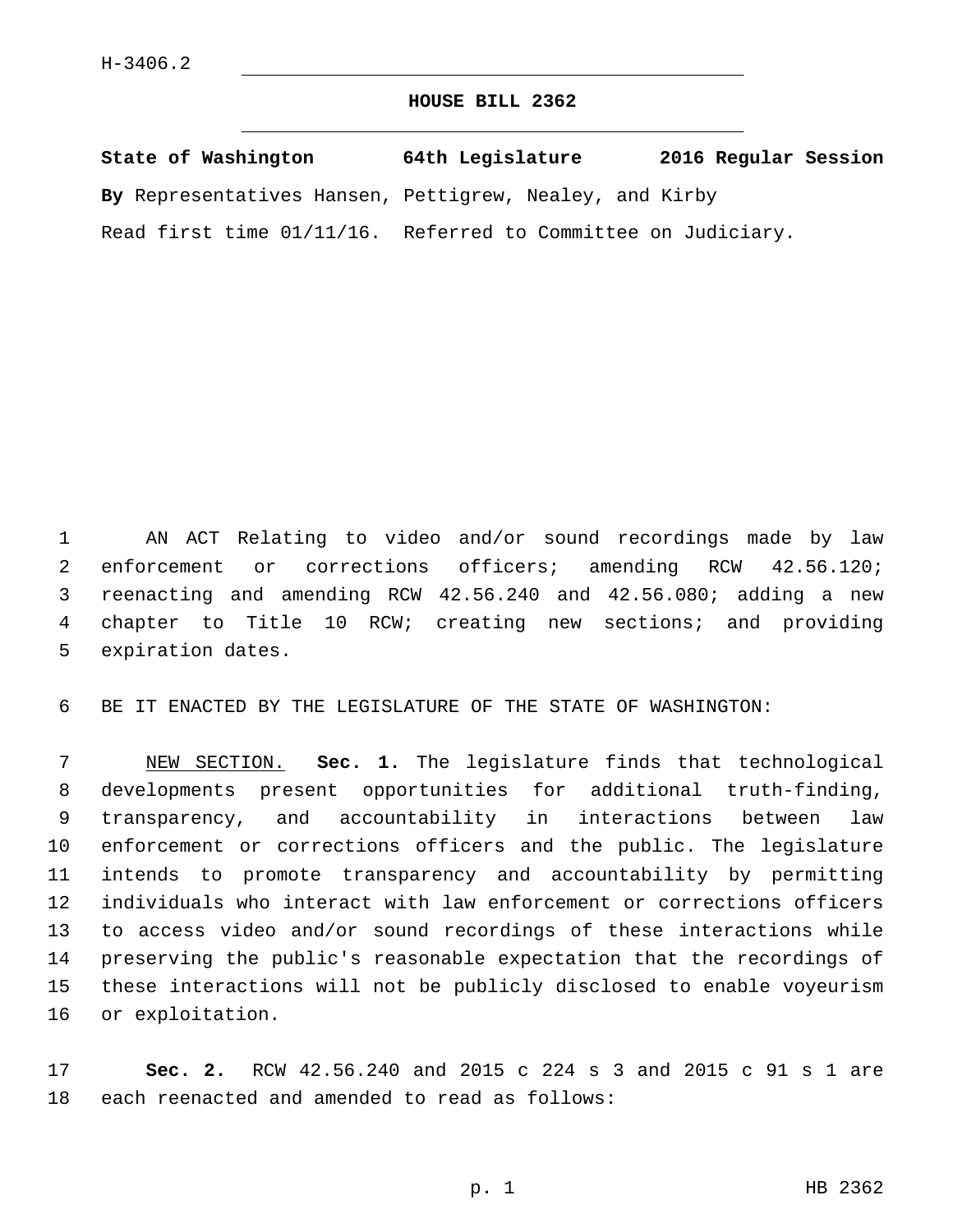The following investigative, law enforcement, and crime victim information is exempt from public inspection and copying under this 3 chapter:

 (1) Specific intelligence information and specific investigative records compiled by investigative, law enforcement, and penology agencies, and state agencies vested with the responsibility to discipline members of any profession, the nondisclosure of which is essential to effective law enforcement or for the protection of any 9 person's right to privacy;

 (2) Information revealing the identity of persons who are witnesses to or victims of crime or who file complaints with investigative, law enforcement, or penology agencies, other than the commission, if disclosure would endanger any person's life, physical safety, or property. If at the time a complaint is filed the complainant, victim, or witness indicates a desire for disclosure or nondisclosure, such desire shall govern. However, all complaints filed with the commission about any elected official or candidate for public office must be made in writing and signed by the complainant 19 under oath;

 (3) Any records of investigative reports prepared by any state, county, municipal, or other law enforcement agency pertaining to sex offenses contained in chapter 9A.44 RCW or sexually violent offenses as defined in RCW 71.09.020, which have been transferred to the Washington association of sheriffs and police chiefs for permanent electronic retention and retrieval pursuant to RCW 40.14.070(2)(b);

 (4) License applications under RCW 9.41.070; copies of license applications or information on the applications may be released to 28 law enforcement or corrections agencies;

 (5) Information revealing the identity of child victims of sexual assault who are under age eighteen. Identifying information means the child victim's name, address, location, photograph, and in cases in which the child victim is a relative or stepchild of the alleged perpetrator, identification of the relationship between the child and 34 the alleged perpetrator;

 (6) Information contained in a local or regionally maintained gang database as well as the statewide gang database referenced in 37 RCW 43.43.762;

 (7) Data from the electronic sales tracking system established in 39 RCW 69.43.165;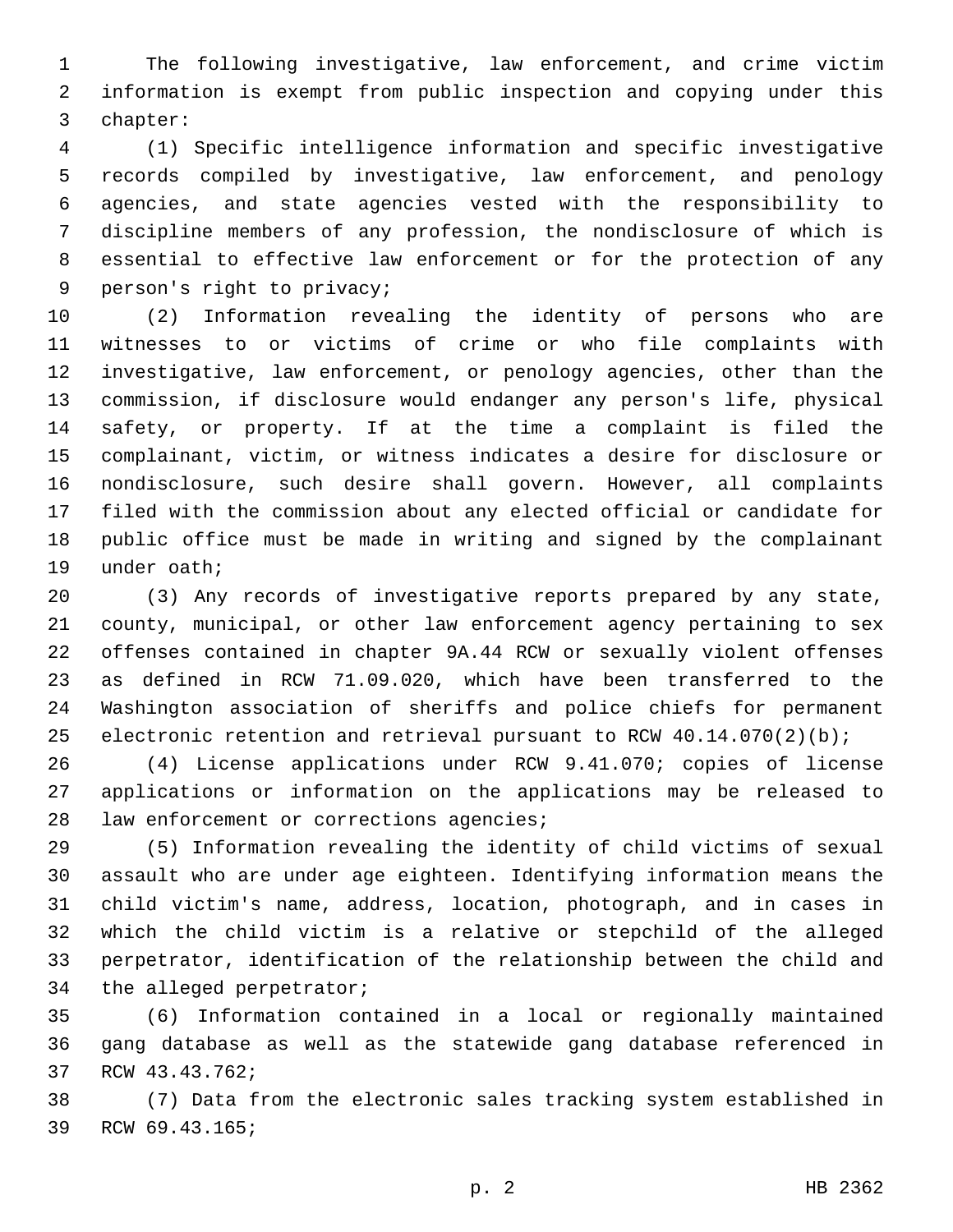(8) Information submitted to the statewide unified sex offender notification and registration program under RCW 36.28A.040(6) by a person for the purpose of receiving notification regarding a registered sex offender, including the person's name, residential 5 address, and email address;

 (9) Personally identifying information collected by law enforcement agencies pursuant to local security alarm system programs and vacation crime watch programs. Nothing in this subsection shall be interpreted so as to prohibit the legal owner of a residence or business from accessing information regarding his or her residence or 11 business;

 (10) The felony firearm offense conviction database of felony 13 firearm offenders established in RCW 43.43.822;

 (11) The identity of a state employee or officer who has in good faith filed a complaint with an ethics board, as provided in RCW 42.52.410, or who has in good faith reported improper governmental action, as defined in RCW 42.40.020, to the auditor or other public 18 official, as defined in RCW 42.40.020;

 (12) The following security threat group information collected and maintained by the department of corrections pursuant to RCW 72.09.745: (a) Information that could lead to the identification of a 22 person's security threat group status, affiliation, or activities; (b) information that reveals specific security threats associated 24 with the operation and activities of security threat groups; and (c) information that identifies the number of security threat group 26 members, affiliates, or associates; ((and))

 (13) The global positioning system data that would indicate the location of the residence of an employee or worker of a criminal 29 justice agency as defined in RCW 10.97.030; and

 (14) Body worn camera recordings to the extent nondisclosure is essential for the protection of any person's right to privacy as described in RCW 42.56.050, including, but not limited to, the circumstances enumerated in (a) of this subsection. A law enforcement or corrections agency shall not disclose a body worn camera recording to the extent the recording is exempt under this subsection.

 (a) Disclosure of a body worn camera recording is presumed to be highly offensive to a reasonable person under RCW 42.56.050 to the extent it depicts:

 (i) The interior of a place of residence where a person has a reasonable expectation of privacy;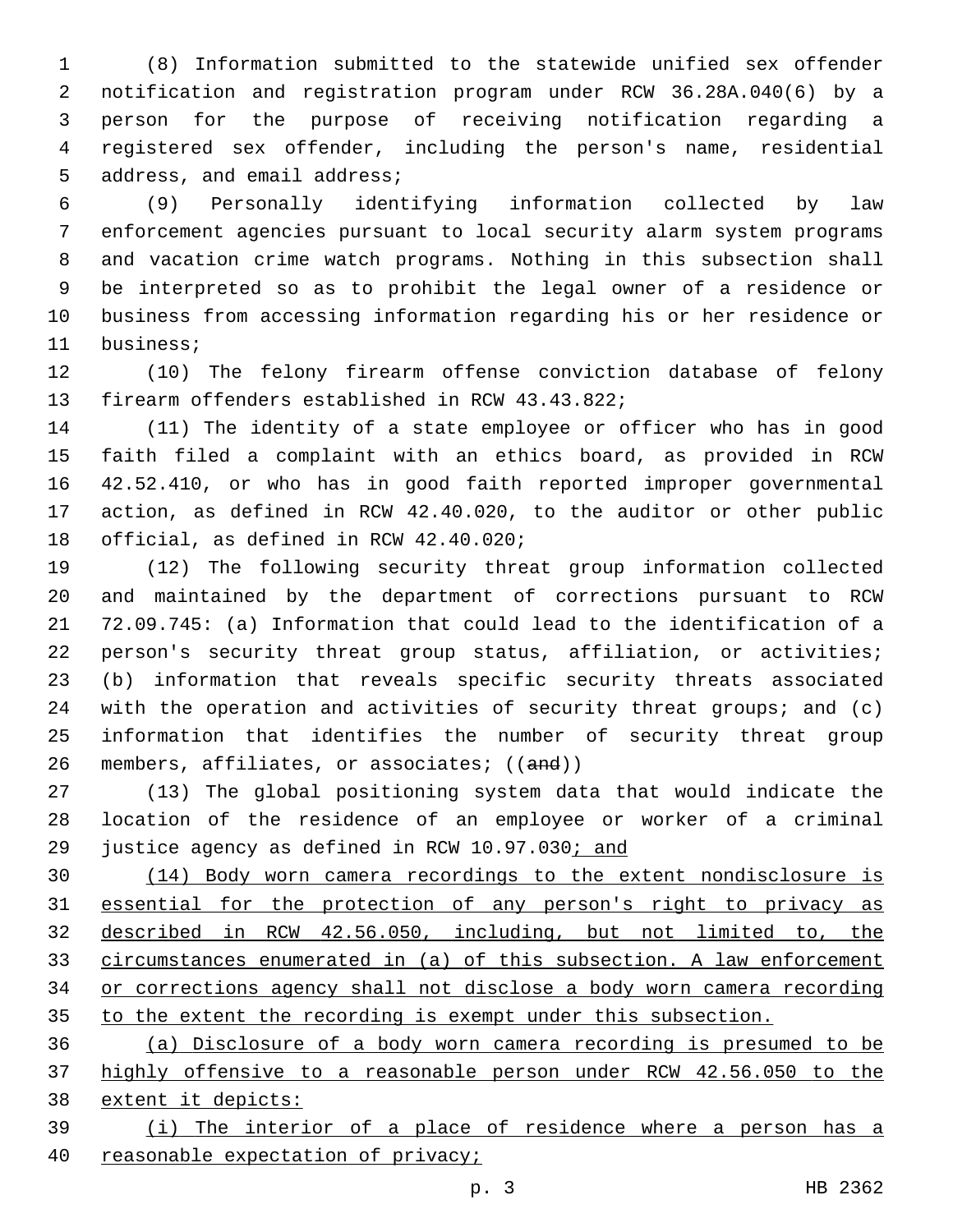| 1  | Nudity, total or partial, or sexual activity;<br>(iii)                |
|----|-----------------------------------------------------------------------|
| 2  | (iii) An identifiable or apparent minor; or                           |
| 3  | The interior of a medical facility, counseling, or<br>(iv)            |
| 4  | therapeutic program office.                                           |
| 5  | (b) The presumptions set out in (a) of this subsection may be         |
| 6  | rebutted by specific evidence in individual cases.                    |
| 7  | (c) In a court action seeking the right to inspect or copy a body     |
| 8  | worn camera recording, a person who prevails against a<br>law         |
| 9  | enforcement or corrections agency that withholds or discloses all or  |
| 10 | part of a body worn camera recording pursuant to (a) of this          |
| 11 | subsection is not entitled to fees, costs, or awards pursuant to RCW  |
| 12 | 42.56.550 unless it is shown that the law enforcement or corrections  |
| 13 | agency acted in bad faith or with negligence.                         |
| 14 | (d) A request for body worn camera recordings must:                   |
| 15 | (i) Specifically identify a name of a person or persons involved      |
| 16 | in the incident;                                                      |
| 17 | (ii) Provide the incident or case number;                             |
| 18 | (iii) Provide the date, time, and location of the incident or         |
| 19 | incidents; or                                                         |
| 20 | (iv) Identify a law enforcement or corrections officer involved       |
| 21 | in the incident or incidents.                                         |
| 22 | (e) A person directly involved in an incident recorded by the         |
| 23 | requested body worn camera recording, an attorney representing a      |
| 24 | person directly involved in an incident recorded by the requested     |
| 25 | body worn camera recording, a person or his or her attorney who       |
| 26 | requests a body worn camera recording relevant to a criminal case     |
| 27 | involving that person, or the executive director from either the      |
| 28 | Washington state commission on African-American affairs, Asian        |
| 29 | Pacific American affairs, or Hispanic affairs, has the right to       |
| 30 | obtain the body worn camera recording, subject to any exemption under |
| 31 | this chapter or any applicable law. A law enforcement or corrections  |
| 32 | agency responding to requests under this subsection $(14)(e)$ may not |
| 33 | require the requesting individual to pay costs of any redacting,      |
| 34 | altering, distorting, pixelating, suppressing, or otherwise obscuring |
| 35 | any portion of a body worn camera recording. A law enforcement or     |
| 36 | corrections agency may require any person requesting a body worn      |
| 37 | camera recording pursuant to this subsection $(14)(e)$ to identify    |
| 38 | himself or herself to ensure he or she is a person entitled to obtain |
| 39 | the body worn camera recording under this subsection $(14)(e)$ .      |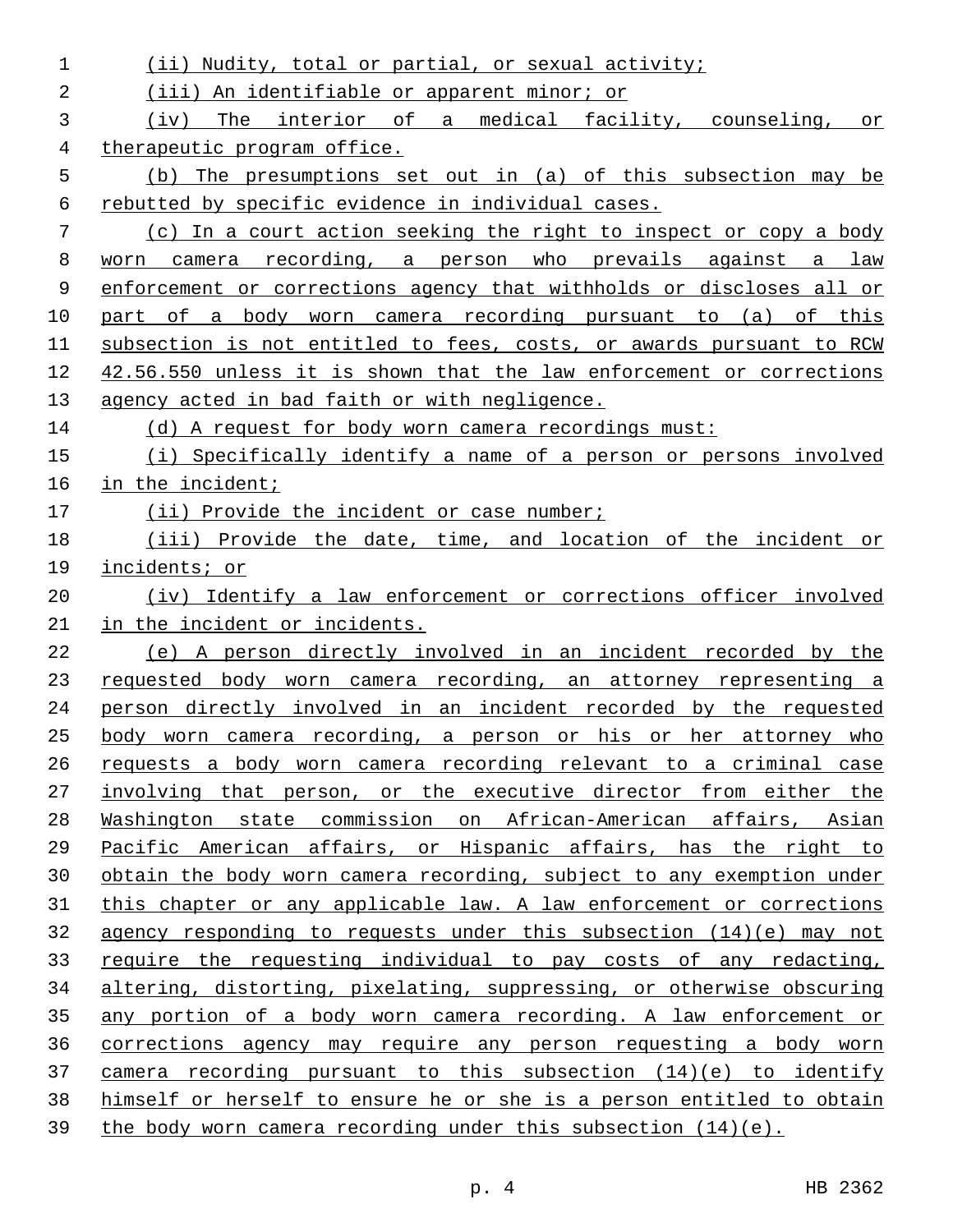(f) A law enforcement or corrections agency responding to a request to disclose body worn camera recordings may require any requester not listed in (e) of this subsection to pay the reasonable costs of redacting, altering, distorting, pixelating, suppressing, or otherwise obscuring any portion of the body worn camera recording prior to disclosure only to the extent necessary to comply with the exemptions in this chapter or any applicable law.

 (g) For purposes of this subsection (14), "body worn camera recording" means a video and/or sound recording that is made by a 10 body worn camera attached to the uniform or eyewear of a law enforcement or corrections officer while in the course of his or her official duties and that is made on or after the effective date of 13 this section and prior to July 1, 2018.

 (h) Nothing in this subsection shall be construed to restrict access to body worn camera recordings as otherwise permitted by law for official or recognized civilian and accountability bodies or 17 pursuant to any court order.

 **Sec. 3.** RCW 42.56.080 and 2005 c 483 s 1 and 2005 c 274 s 285 are each reenacted and amended to read as follows:

 Public records shall be available for inspection and copying, and agencies shall, upon request for identifiable public records, make them promptly available to any person including, if applicable, on a partial or installment basis as records that are part of a larger set of requested records are assembled or made ready for inspection or disclosure. Agencies shall not deny a request for identifiable public records solely on the basis that the request is overbroad. Agencies shall not distinguish among persons requesting records, and such persons shall not be required to provide information as to the purpose for the request except to establish whether inspection and copying would violate RCW 42.56.070(9) or 42.56.240(14), or other statute which exempts or prohibits disclosure of specific information or records to certain persons. Agency facilities shall be made available to any person for the copying of public records except when and to the extent that this would unreasonably disrupt the operations of the agency. Agencies shall honor requests received by mail for identifiable public records unless exempted by provisions of this 37 chapter.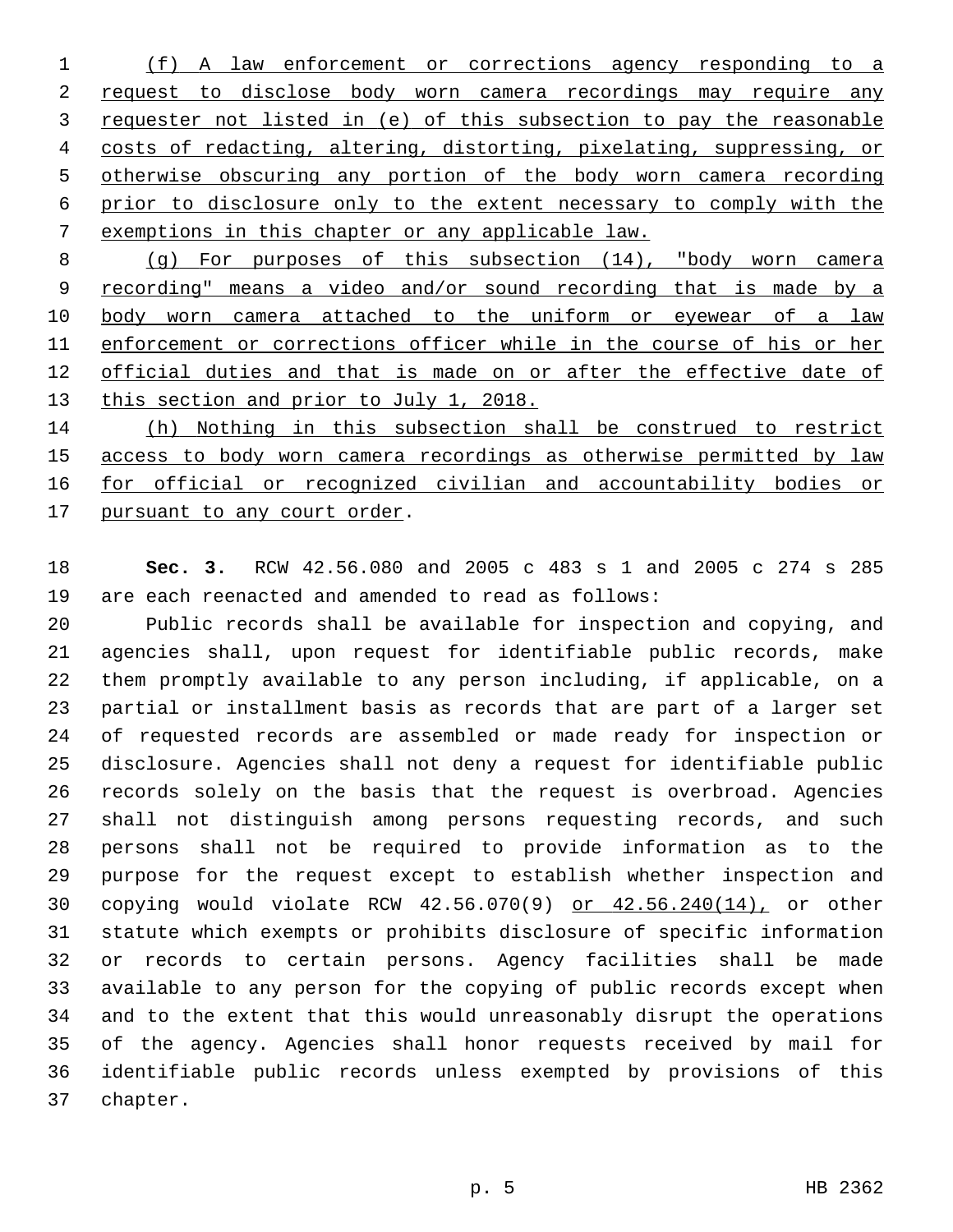**Sec. 4.** RCW 42.56.120 and 2005 c 483 s 2 are each amended to 2 read as follows:

3 No fee shall be charged for the inspection of public records( $(-$ 4 No fee shall be charged for) or locating public documents and making 5 them available for copying, except as provided in RCW 42.56.240(14). A reasonable charge may be imposed for providing copies of public records and for the use by any person of agency equipment or equipment of the office of the secretary of the senate or the office of the chief clerk of the house of representatives to copy public records, which charges shall not exceed the amount necessary to reimburse the agency, the office of the secretary of the senate, or the office of the chief clerk of the house of representatives for its actual costs directly incident to such copying. Agency charges for photocopies shall be imposed in accordance with the actual per page cost or other costs established and published by the agency. In no event may an agency charge a per page cost greater than the actual per page cost as established and published by the agency. To the extent the agency has not determined the actual per page cost for photocopies of public records, the agency may not charge in excess of fifteen cents per page. An agency may require a deposit in an amount not to exceed ten percent of the estimated cost of providing copies for a request. If an agency makes a request available on a partial or installment basis, the agency may charge for each part of the request as it is provided. If an installment of a records request is not claimed or reviewed, the agency is not obligated to fulfill the 26 balance of the request.

 NEW SECTION. **Sec. 5.** (1) A law enforcement or corrections agency that deploys body worn cameras must establish policies regarding the use of the cameras. The policies must, at a minimum, address:

 (a) When a body worn camera must be activated and deactivated, and when a law enforcement or corrections officer has the discretion 33 to activate and deactivate the body worn camera;

 (b) How a law enforcement or corrections officer is to respond to circumstances when it would be reasonably anticipated that a person may be unwilling or less willing to communicate with an officer who is recording the communication with a body worn camera;

 (c) How a law enforcement or corrections officer will document when and why a body worn camera was deactivated prior to the

p. 6 HB 2362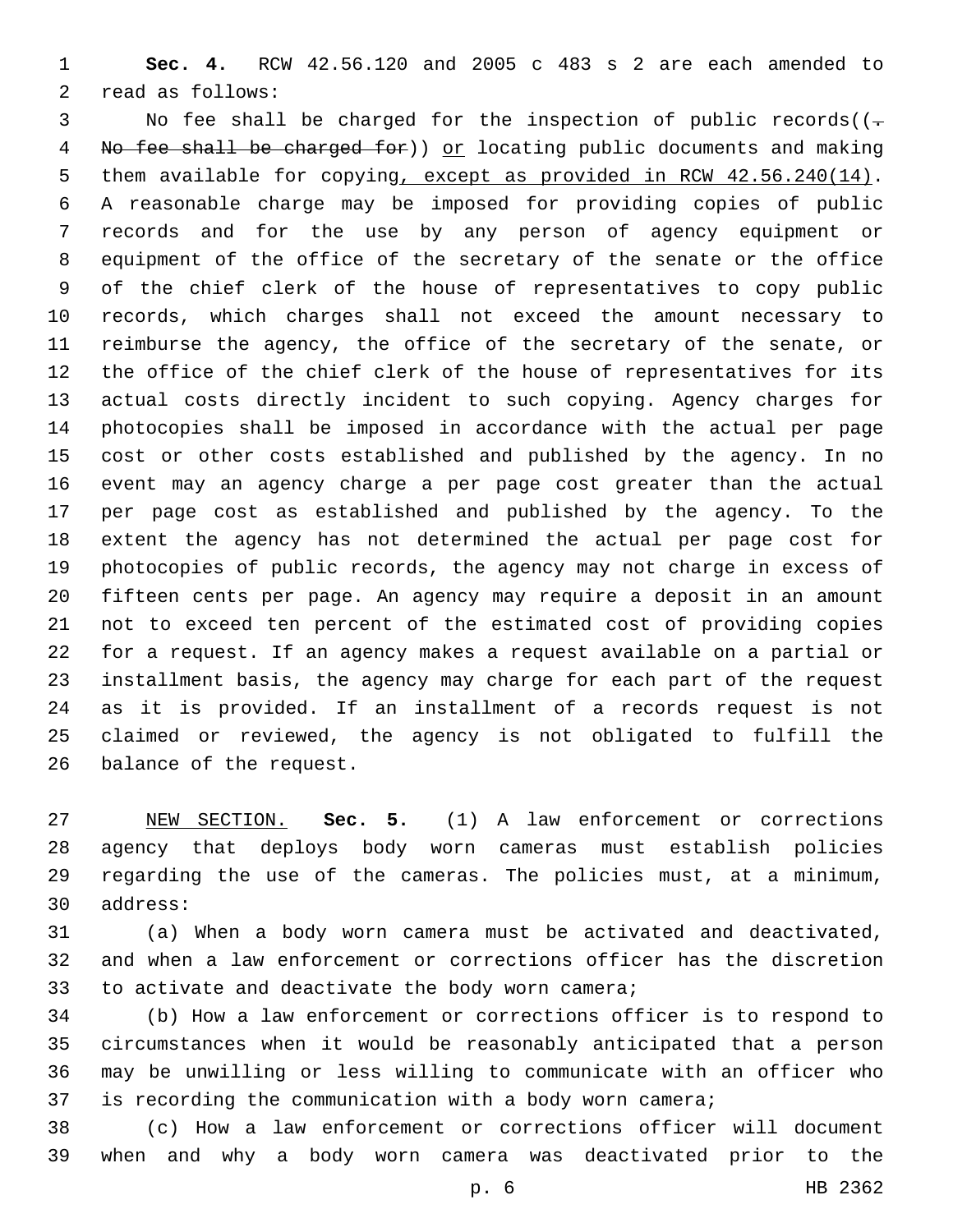conclusion of an interaction with a member of the public while conducting official law enforcement or corrections business; and

 (d) How, and under what circumstances, a law enforcement or corrections officer is to inform a member of the public that he or 5 she is being recorded.

 (2) A law enforcement or corrections agency that deploys body worn cameras by the effective date of this section must establish the policies within one hundred twenty days of the effective date of this section. A law enforcement or corrections agency that deploys body worn cameras on or after the effective date of this section must establish the policies before deploying body worn cameras.

12 (3) This section expires July 1, 2018.

 NEW SECTION. **Sec. 6.** (1) The legislature shall convene a task force with the following voting members to examine the use of body worn cameras by law enforcement and corrections agencies:

 (a) One member from each of the two largest caucuses of the senate, appointed by the president of the senate;

 (b) One member from each of the two largest caucuses in the house of representatives, appointed by the speaker of the house of 20 representatives;

(c) A representative from the governor's office;

 (d) Two representatives from the Washington association of 23 prosecuting attorneys;

(e) A representative from the Washington defender association;

 (f) A representative of the Washington association of criminal 26 defense lawyers;

 (g) A representative from the American civil liberties union of 28 Washington;

 (h) A representative from the Washington association of sheriffs 30 and police chiefs;

 (i) Four chief local law enforcement officers, at least two of whom must be from local law enforcement agencies that have deployed body worn cameras, appointed jointly by the president of the senate 34 and the speaker of the house of representatives;

 (j) One law enforcement officer, appointed jointly by the president of the senate and the speaker of the house of 37 representatives;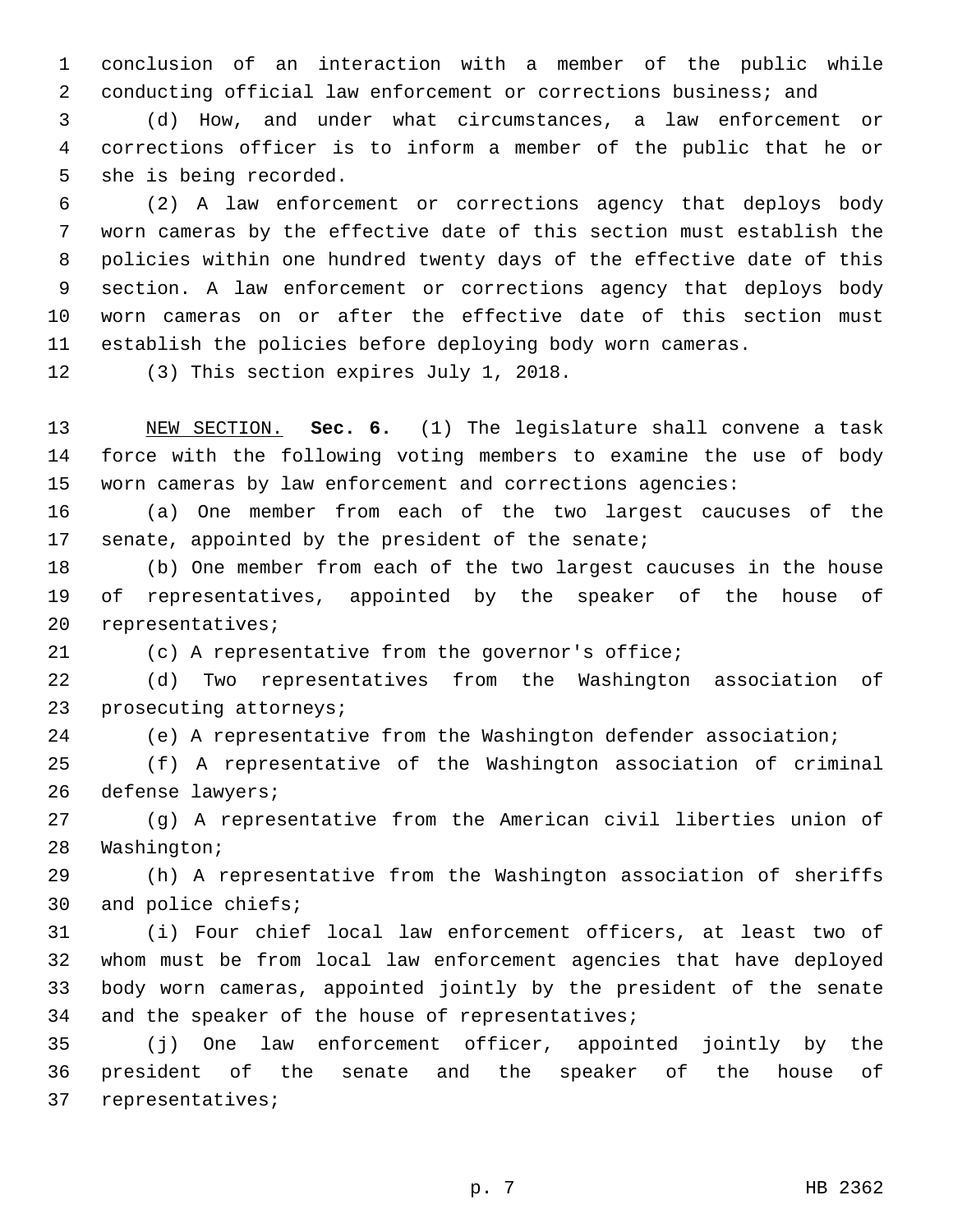(k) One representative of local governments responsible for oversight of law enforcement, appointed jointly by the president of 3 the senate and the speaker of the house of representatives;

 (l) A representative from the Washington coalition for open 5 qovernment;

 (m) A representative of the news media, appointed jointly by the president of the senate and the speaker of the house of 8 representatives;

 (n) A representative of victims advocacy groups, appointed jointly by the president of the senate and the speaker of the house 11 of representatives;

 (o) Two representatives with experience in interactions between law enforcement and the public, appointed by the Washington state 14 commission on African-American affairs;

 (p) Two representatives with experience in interactions between law enforcement and the public, appointed by the Washington state 17 commission on Asian Pacific American affairs;

 (q) Two representatives with experience in interactions between law enforcement and the public, appointed by the Washington state 20 commission on Hispanic affairs;

 (r) Two representatives of the tribal communities with experience in interactions between law enforcement and the public, appointed jointly by the president of the senate and the speaker of the house 24 of representatives; and

 (s) A public member, appointed jointly by the president of the senate and the speaker of the house of representatives.

 (2) The task force shall choose two cochairs from among its 28 legislative members.

 (3) The task force may request such information, recordings, and other records from agencies as the task force deems appropriate for it to effectuate this section. A participating agency must provide such information, recordings, or records upon request subject to exemptions under chapter 42.56 RCW or any applicable law.

 (4) Staff support for the task force shall be provided by the office of the chief information officer, with the assistance of the senate committee services and the house of representatives office of 37 program research.

 (5) Legislative members of the task force may be reimbursed for travel expenses in accordance with RCW 44.04.120. Nonlegislative members, except those representing an employer or organization, are